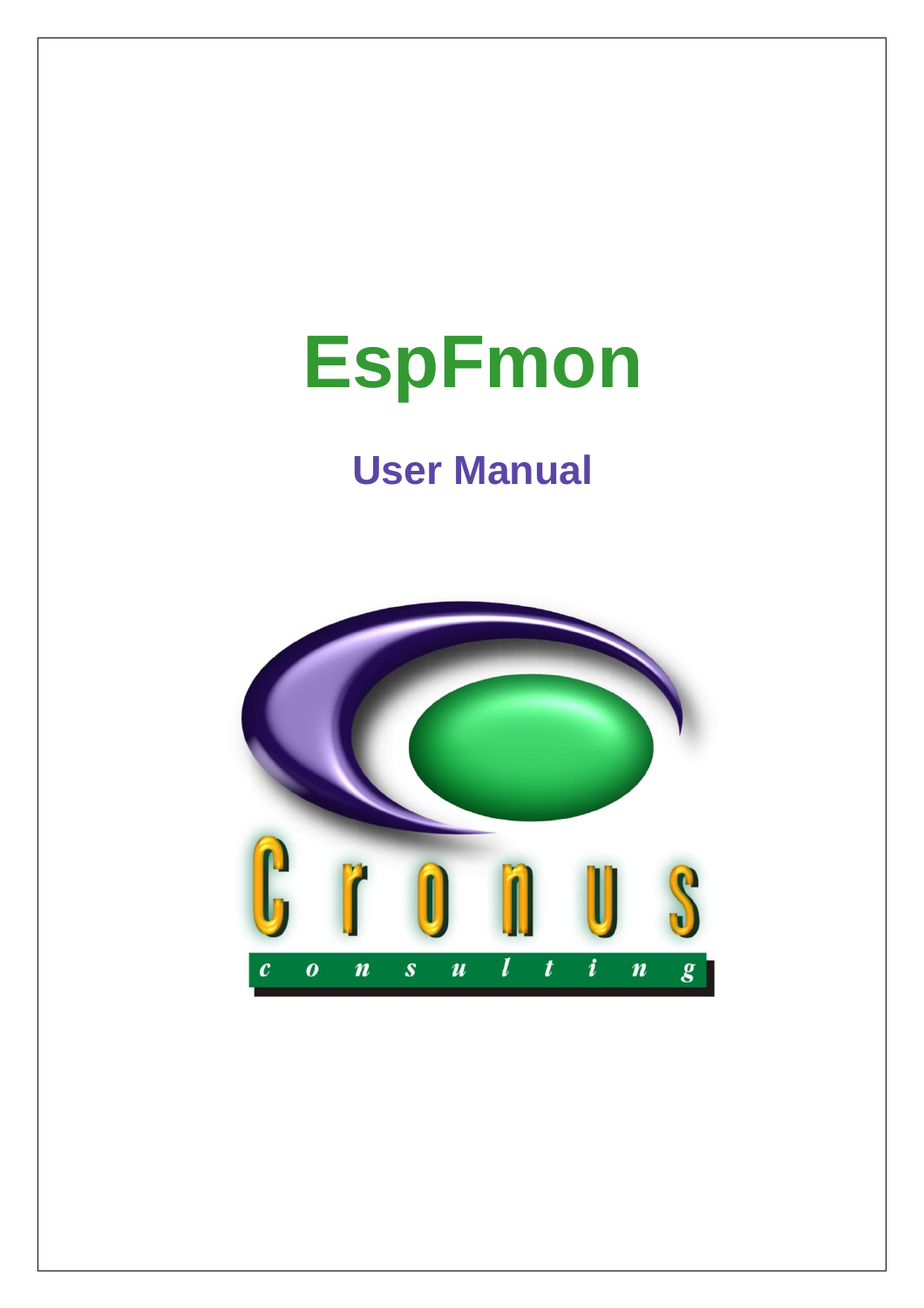

## **READ ME FIRST**

## <span id="page-1-0"></span>**Copyright Reserved ©**

This document contains proprietary information that is protected by copyright law. All rights are reserved. No part of this document may be reproduced, transmitted, transcribed, stored in a retrieval system or translated into any language in any form or by any means, that is electronic, mechanical, magnetic, optical, chemical, manual or otherwise, in whole or in part, without the prior written consent of Cronus Consulting (Pty) Ltd.

## **Disclaimer**

Cronus Consulting (Pty) Ltd hereby disclaims any and all guarantees and warranties for the correct use and application of the ESP software.

Cronus Consulting (Pty) Ltd reserves the right to revise and make changes to the software and the content of this document from time to time without obligation to notify any person of the changes.

## **Ownership**

The ESP Products are developed and fully owned by Cronus Consulting (Pty) Ltd.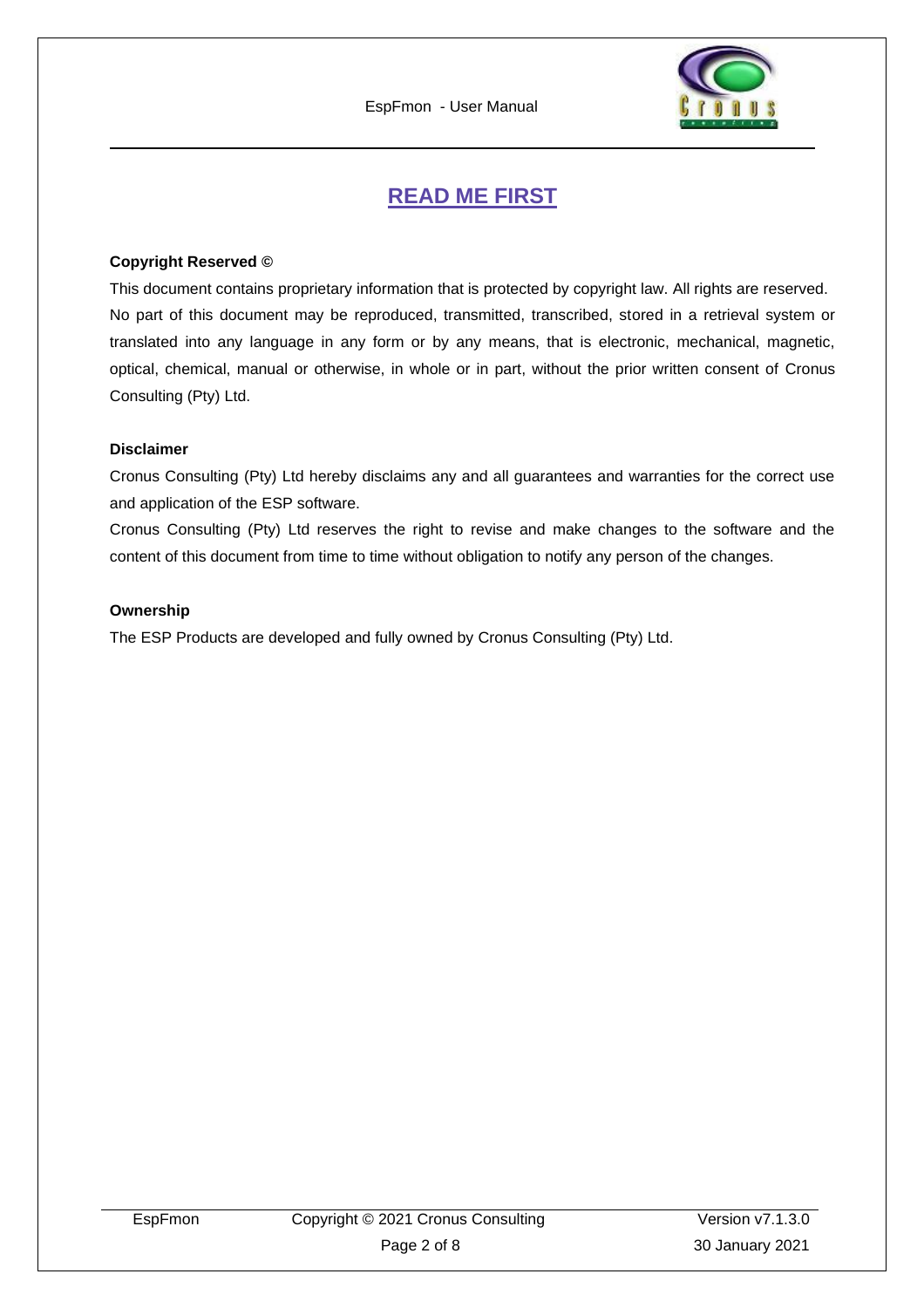EspFmon - User Manual

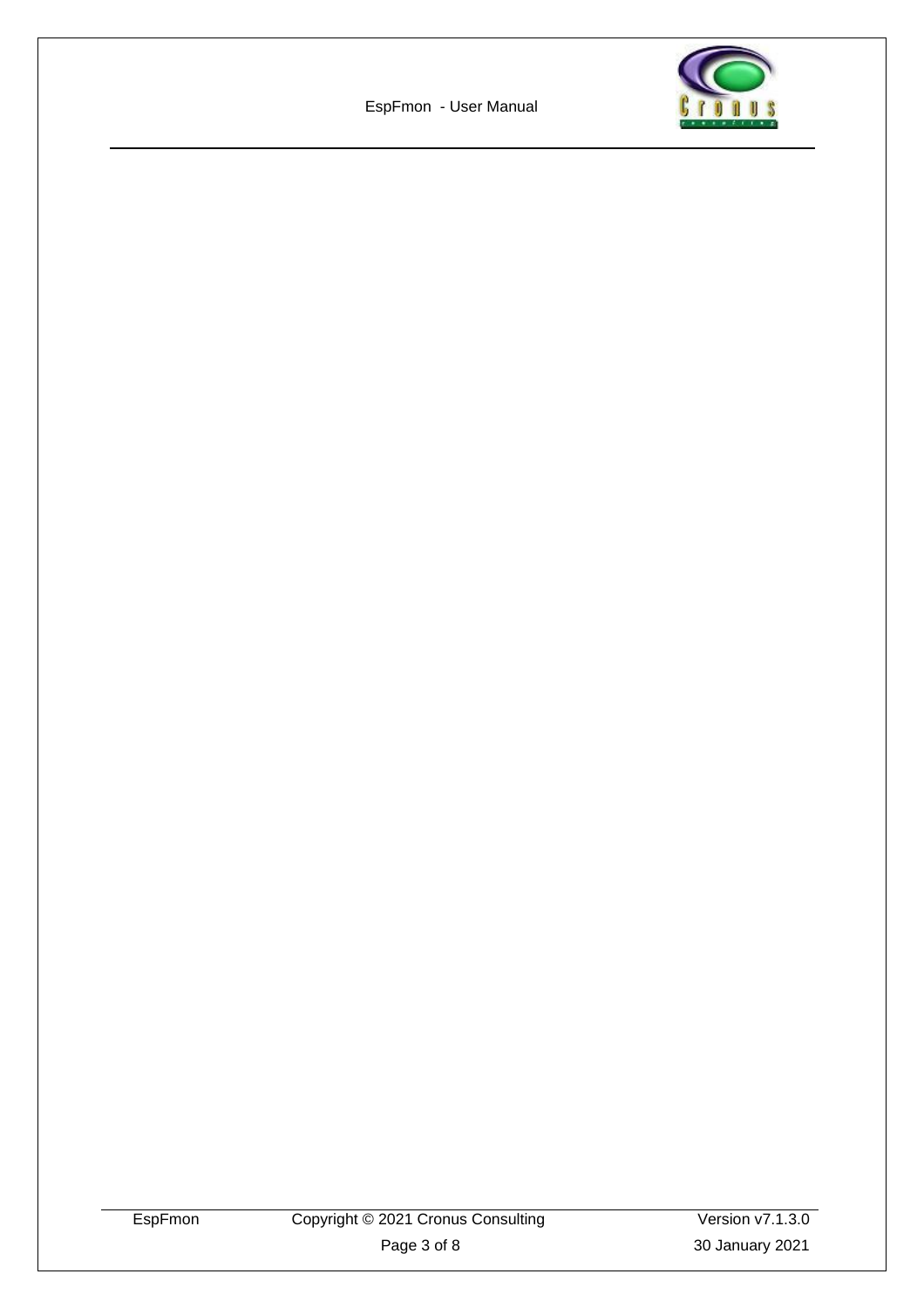EspFmon - User Manual



## **TABLE OF CONTENTS**

| 1 <sub>1</sub> |       |  |  |  |  |
|----------------|-------|--|--|--|--|
| 1.1            |       |  |  |  |  |
| 1.2            |       |  |  |  |  |
| 2.             |       |  |  |  |  |
| 2.1            |       |  |  |  |  |
| 2.2            |       |  |  |  |  |
|                | 221   |  |  |  |  |
|                | 222   |  |  |  |  |
|                | 2.2.3 |  |  |  |  |
| 2.3            |       |  |  |  |  |
| 2.4            |       |  |  |  |  |
| 2.5            |       |  |  |  |  |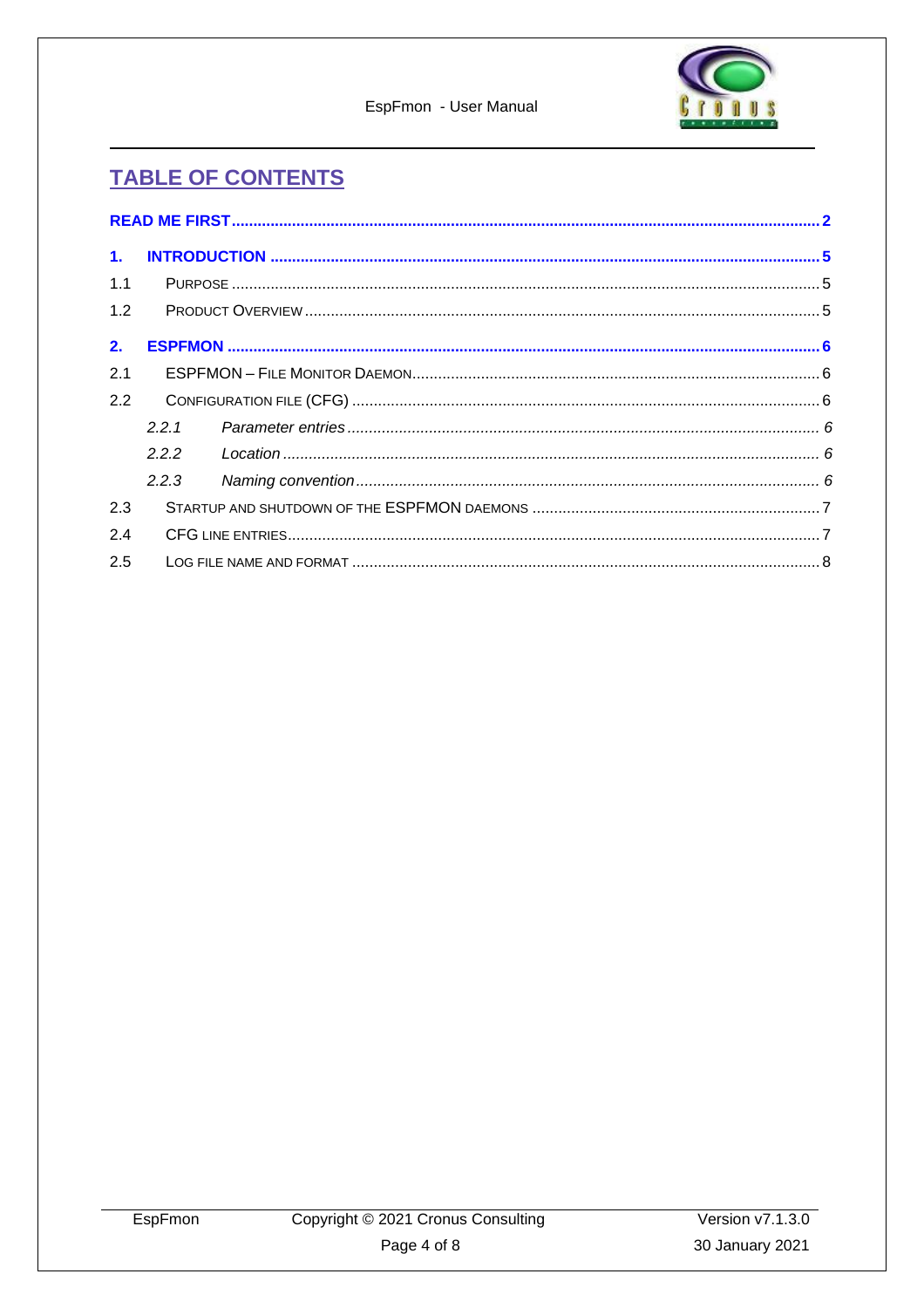

## <span id="page-4-0"></span>**1. Introduction**

## <span id="page-4-1"></span>**1.1 Purpose**

The ESPFMON routine is a utility that monitors the existence of files located in a specified operating system directory and triggers an event if the condition is met.

## <span id="page-4-2"></span>**1.2 Product Overview**

File monitoring can be performed quickly and easily with ESPFMON. It allows you to track inbound files and then triggers an EspAuto utility that processes all events linked to the given file. File events can be defined as predecessors to EspAuto jobs or can be used to trigger an EspAuto job.

All entries are written to a detailed log file **\$CRONUS/batch/<env>/logs/ FILE\_EVENT.<env>.LOG** where <env> corresponds to the value of environment variable JBSENV. In addition EspAuto function **JS438 Maintain - File Event Log** provides an online log of all file events that have been processed.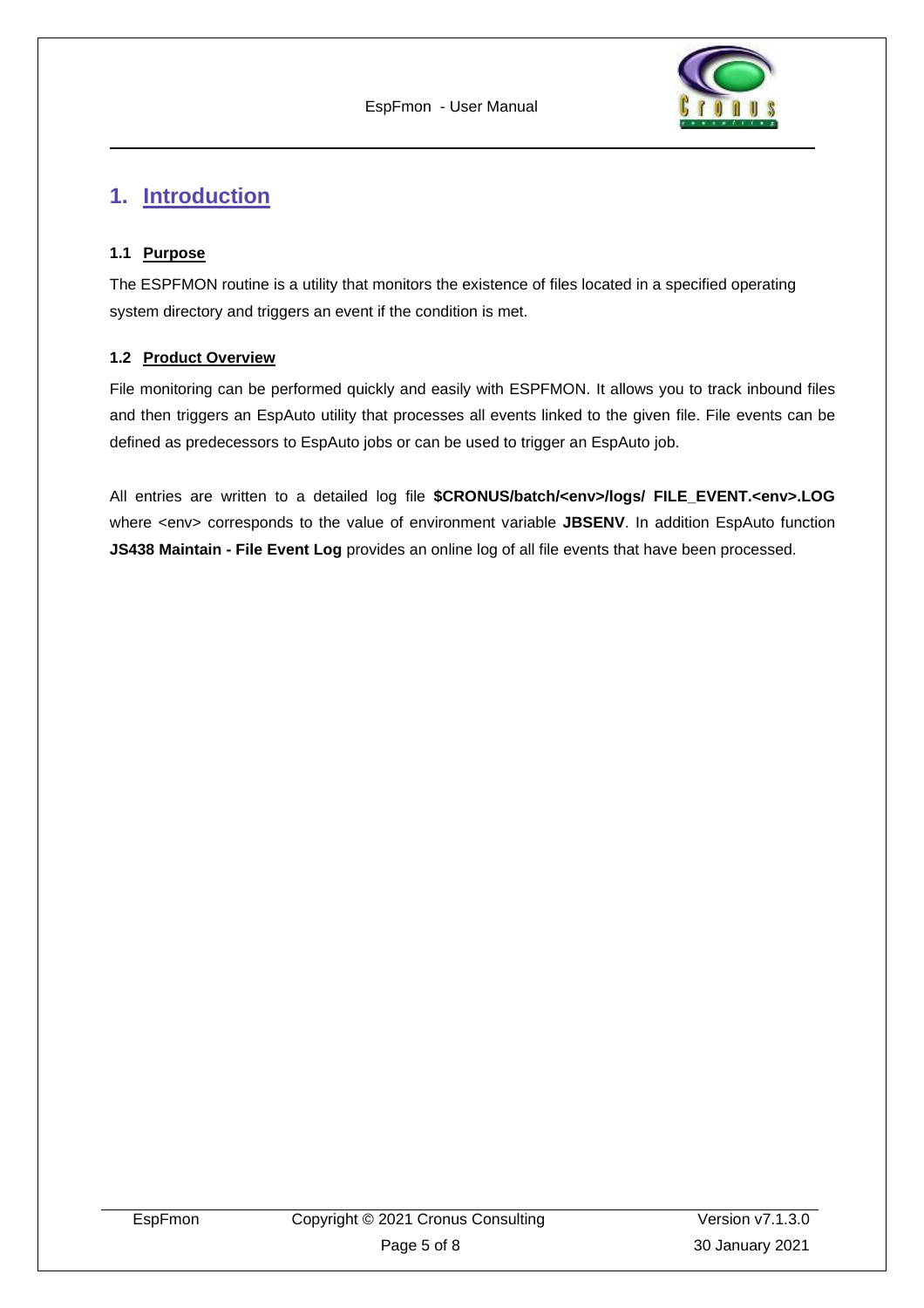

## <span id="page-5-0"></span>**2. EspFmon**

## <span id="page-5-1"></span>**2.1 EspFmon – File Monitor Daemon**

An instance of the ESPFMON daemon is initiated for each sub system that requires monitoring. The configuration file for the given sub system determines which datasets are monitored. As soon as transfer has completed for any of the source files specified in the configuration file it is automatically transferred to the destination directory. The file is moved to the destination directory using the file name specified on EspAuto function **JS421 Maintain - File Events per Sub System**. Once the transfer has been completed EspAuto processes all events linked to the file.

## <span id="page-5-2"></span>**2.2 Configuration file (CFG)**

A new **CFG** file is generated whenever the operator creates or updates a file definition for a particular sub system via the EspAuto function **JS421 Maintain - File Events per Sub System**. A separate configuration file exits for each of the sub system (see EspBatch function **JS002** for **SUBSYSTEMS**)

### <span id="page-5-3"></span>**2.2.1 Parameter entries**

- filename The name of the file to monitor
- filepath The path to monitor
- command The script to execute when the file is found

## <span id="page-5-4"></span>**2.2.2 Location**

• \$CRONUS/espfmon

### <span id="page-5-5"></span>**2.2.3 Naming convention**

- <Sub System>\_<env>.CFG (E.G. **OUT\_DEV712.CFG**)
	- o A sub system is defined using EspBatch function **JS002 Maintain - EspBatch Codes** and points to a physical disk location
	- o The current EspBatch environment name determines the value of <env>

| EspFmon | Copyright © 2021 Cronus Consulting | Version v7.1.3.0 |
|---------|------------------------------------|------------------|
|         | Page 6 of 8                        | 30 January 2021  |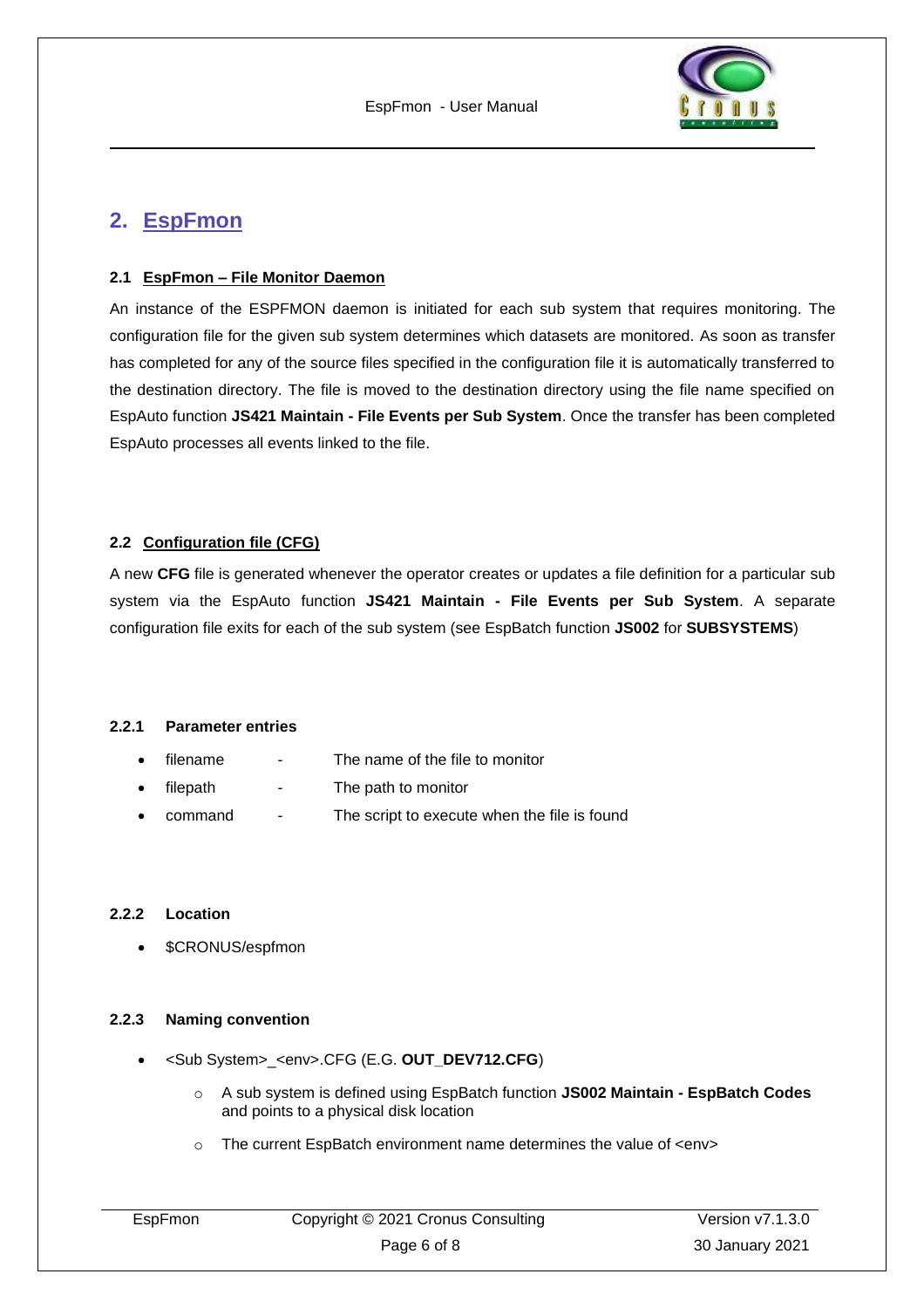

#### <span id="page-6-0"></span>**2.3 Start up and shutdown of the ESPFMON daemons**

Scripts are provided for the automatic startup and shutdown of ESPFMON and are located in \$CRONUS/scripts:

- start.espfmon.<env>.bsh : Creates an instance of ESPFMON for each configuration file.
- stop.espfmon.<env>.bsh : Terminates all instances of ESPFMON.

ESPFMON can also be started or shutdown per sub system using the EspAuto function **JS421 Maintain - File Events per Sub System** with option (S)tart EspFmon or (T)erminate EspFmon.

### <span id="page-6-1"></span>**2.4 CFG line entries**

The CFG file contains 3 line entries for each file that requires monitoring - when transfer of the file has completed script **/apps1/cronus/espfmon/file\_event\_DEV712.bsh** is executed. If any changes are made to the Natural environment for a given EspBatch environment this script must be updated accordingly.

#### **For example: \$CRONUS/espfmon/OUT\_DEV712.CFG**

```
filename=TEST.IN
filepath=/apps1/cronus/data/dev712/wf/IN
command=/apps1/cronus/espfmon/file_event_DEV712.bsh
```

```
filename=RESULTS.TXT
filepath=/apps1/cronus/data/dev712/wf/FTP
```
command=/apps1/cronus/espfmon/file\_event\_DEV712.bsh

```
filename=USERS.TXT
filepath=/apps1/cronus/data/dev712/wf/FTP
command=/apps1/cronus/espfmon/file_event_DEV712.bsh
```

```
filename=SOURCE.TXT
filepath=/apps1/cronus/data/dev712/wf/FTP
command=/apps1/cronus/espfmon/file_event_DEV712.bsh
```